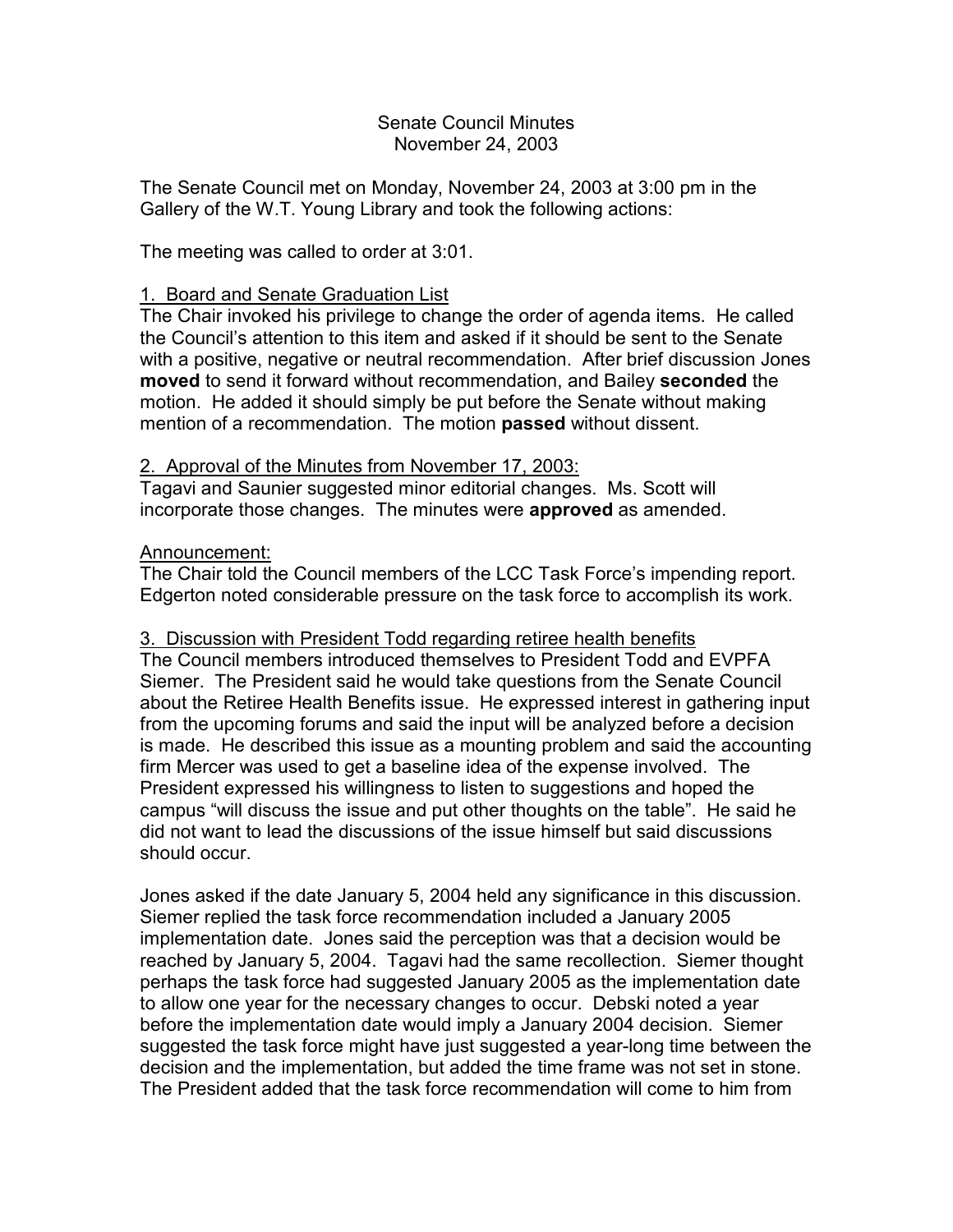the Employee Benefits Committee; he will then make a decision and there will be a one year grace period until the implementation occurs.

The President voiced his concern regarding the general assumption by many members of the University community that this plan has already been adopted and will simply be put into place. He said his attempt was to not return to the previous approaches employed by prior administrations and said he hoped he had gained the trust of the community. He cited Siemer's visit to the Senate as proof of the President's interest in having an open process.

Bailey suggested the President should try to publicize the fact that a decision has not yet been reached. He reported having heard complaints from staff that this issue was "a done deal" and feared forum attendance might be negatively affected.

Siemer noted that the Staff Senate and University Senate meetings at which the issue had been discussed were well attended. He added his concern for those who felt they did not have a voice in the process. Siemer stated the only date set in stone was the Employee Benefits Committee (EBC) meeting date. He announced there will be a change in chair for that meeting, explaining that Karen Stefaniak will step down and allow Jack Suplee to chair since Stefaniak was a member of the task force. He added there are no expectations of what will occur at the EBC meeting.

The President expressed his hope that the EBC will consider all of the thoughts on the table and present better ideas, if possible. He noted the EBC did not even have to take a vote at the December meeting.

Cibull noted the nearly unanimous votes as the Staff Senate and University Senate meetings to not endorse the recommendations of the task force. He asked the President what he hoped to accomplish during the upcoming forums.

The President replied the forums will provide the groups with something to think about and hoped they would add something to the conversation beside their lack of endorsement.

Cibll suggested the violent reaction to the task force's presentation was in part due to the perception that the Task Force recommendations represented a plan that would be enacted, rather than a request for help in addressing a problem. Cibull asked if a "blue ribbon" group comprised of appropriate people could be constituted to examine the problem from a position of expertise.

Siemer noted the complexity of the issue and said a faculty member had chaired the task force for that reason. He said even members of the University Senate were having a difficult time understanding the issue, and noted the increased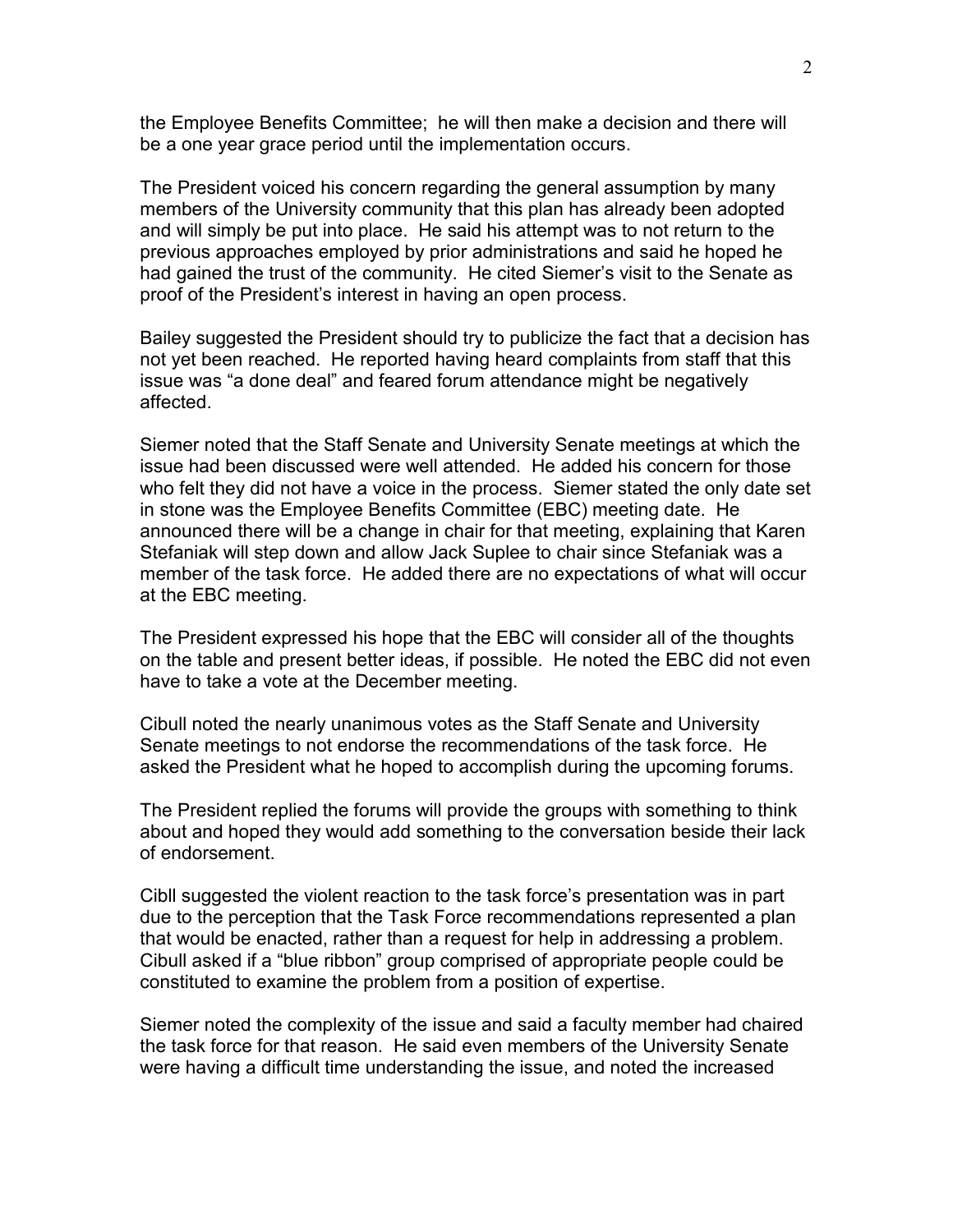difficulty for the Staff Senate since staff will experience a greater impact than faculty.

The President said he understood the concerns that the recommendations were presented as a final solution rather than an intermediate solution. He expressed the need to have a "straw case" – to put this out as a "straw man" -- in order to find solutions. He suggested the recommendations may have been oversold or over-assumed as final solutions.

Yanarella noted the two types of responses to the recommendations at the University Senate meeting. He said the first type was an emotional response with very strong and powerful language. The second was a rational core of criticism raised by people who know long-term projections to be precarious. He reiterated the concern of the Senate that the differential impact on faculty and staff was not reflected in the final recommendation. Yanarella relayed some conversations he had with staff who expressed dire concern regarding implications of the task force's recommendations, and noted the sense of defeatism this caused. Yanarella acknowledged the severity and reality of the problem but felt the recommendations that had been presented to the community as if etched in granite. He mentioned the Senate Council's desire to present the President with rational arguments in the hope the President will examine the situation from a broader view. He noted the Senate Council's responsibility to analyze how a better process could evolve over a longer period of time instead of "buying in to a snap-shot view".

The President appreciated the segmentation of the two types of views from the University Senate meeting. He did not appreciate the question of honor that was raised. He agreed other members of the community could have been brought into the equation earlier in the conversation, but expressed the need to use Mercer quickly since their services are costly. The President said, "now is the time for conversation" and expressed his sensitivity to the concerns of the Staff Senate, noting his support of the creation of the Staff Senate. He raised the question of addressing the social issue of the wide population and wide salary distributions found at the University and wondered how that question could be approached. The President wished he could see more in the report regarding how other people are addressing the issues of healthcare, contributions, retirement and other benefits as a whole. He said he wants to hear the various rational thoughts about this issue being raised by the community and added, "We may have gone too far. This was never intended to be the final plan. If people feel this way about the administration then I have failed. We've tried to open up the processes. The materials are on the web site. They tried to put factual information out there. We need to have the appropriate level of faculty input".

Tagavi addressed the concern raised by the President regarding the reference to "honor" mentioned by a Senator and commented that the reference had been about the honor of the proposal and not about the honor of the individuals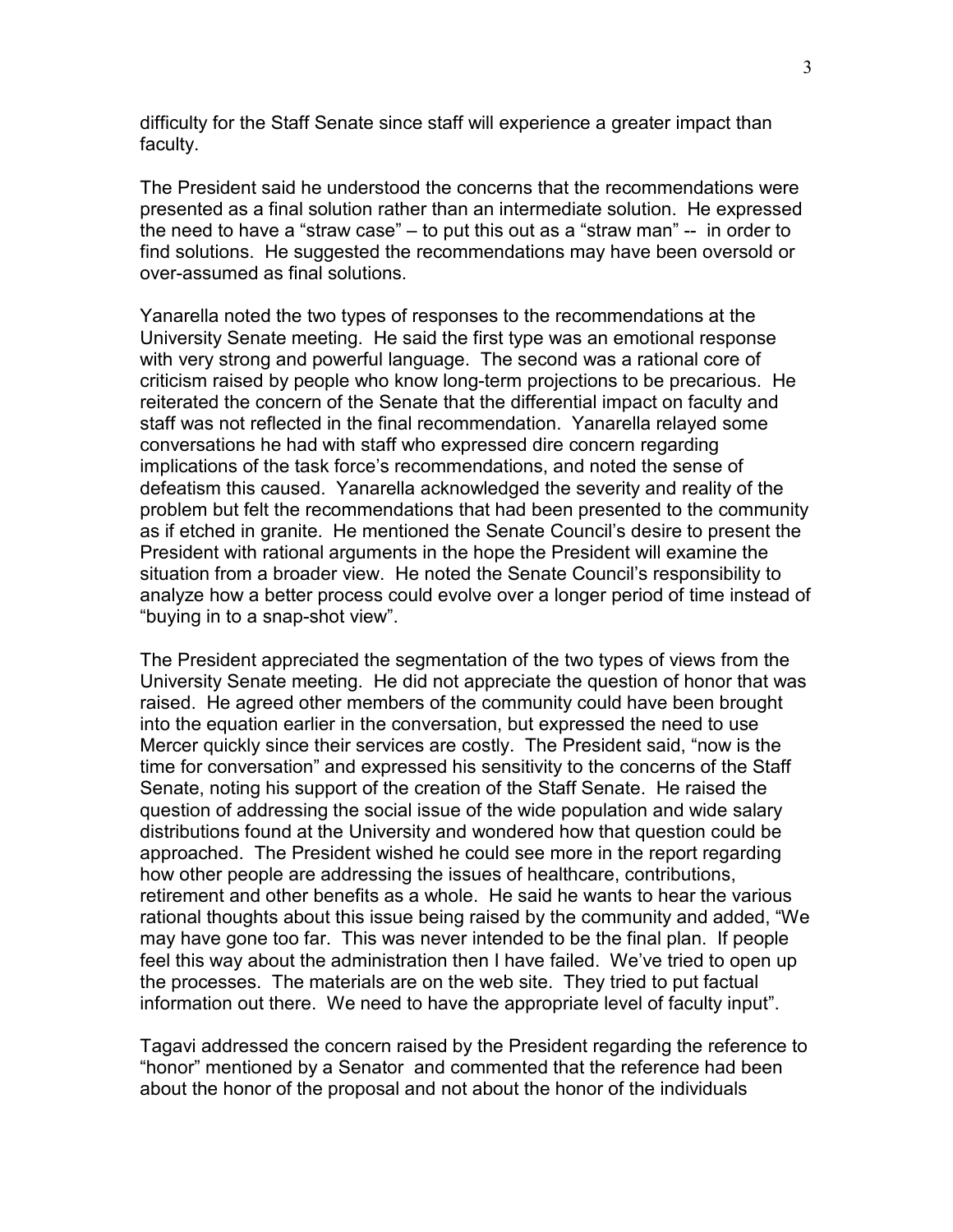making those proposals. The President expressed appreciation for that clarification and commented that he is awaiting the transcript from the Senate meeting.

Jones said it had been stated to him by several constituents that a rumor existed at the University community that the high ranking administrators at the University have access to more lucrative health benefits than other faculty and staff. Several other Senate Council members indicated that similar statements had been made to them. The President said he participates in the executive health plan but said the benefits were no different than for other employees. Both the President and Siemer said the benefits for the executive level administrators were the same received by other employees. Yanarella noted the importance of the idea that we are all in this together and will all share in the same consequences.

The President asked if the rumor was in reference to future or current benefits. Jones said it was in reference to current benefits. The President asked for the Senate Council's assistance in dispelling this rumor. Siemer said he had spoken to T. Lynn Williamson in Human Resources about it who confirmed the equality of the plans.

Cibull noted the President had alluded to "the problem" several times and asked if could frame the exact nature of the problem needing to be addressed. The President replied the overall problem was the rising cost of healthcare. Cibull suggested focusing on only one aspect of the problem might not be the best way to approach it. He urged the President to step back and be a pioneer in handling the overall problem of healthcare and benefits at the University.

The President cited the creation of the Health Literacy and Reach programs as indicative of his commitment to forge new areas in healthcare cost management. He noted the recent implementation of the Healthtrac program and the newlyannounced state-wide program aimed at increasing exercise. He suggested some other ways in which it might be possible to keep internal costs down. The President expressed concern, however, that controlling internal costs won't be enough given the prescription drug situation, the longer life-spans of the aging population and the increasingly-small ratio of those who are working to support those who are retired. He applauded the hospital's efforts to keep the costs down.

Bailey expressed concern over being old and unprotected. He asked if the President thought anything would change in the healthcare industry over the next 30 years, asked if there were alternatives to the proposal and, if so, why the proposal was better.

Siemer noted the lack of guidance given to the task force and said the task force had tried to fix an amount that seemed fair and reasonable and had tried to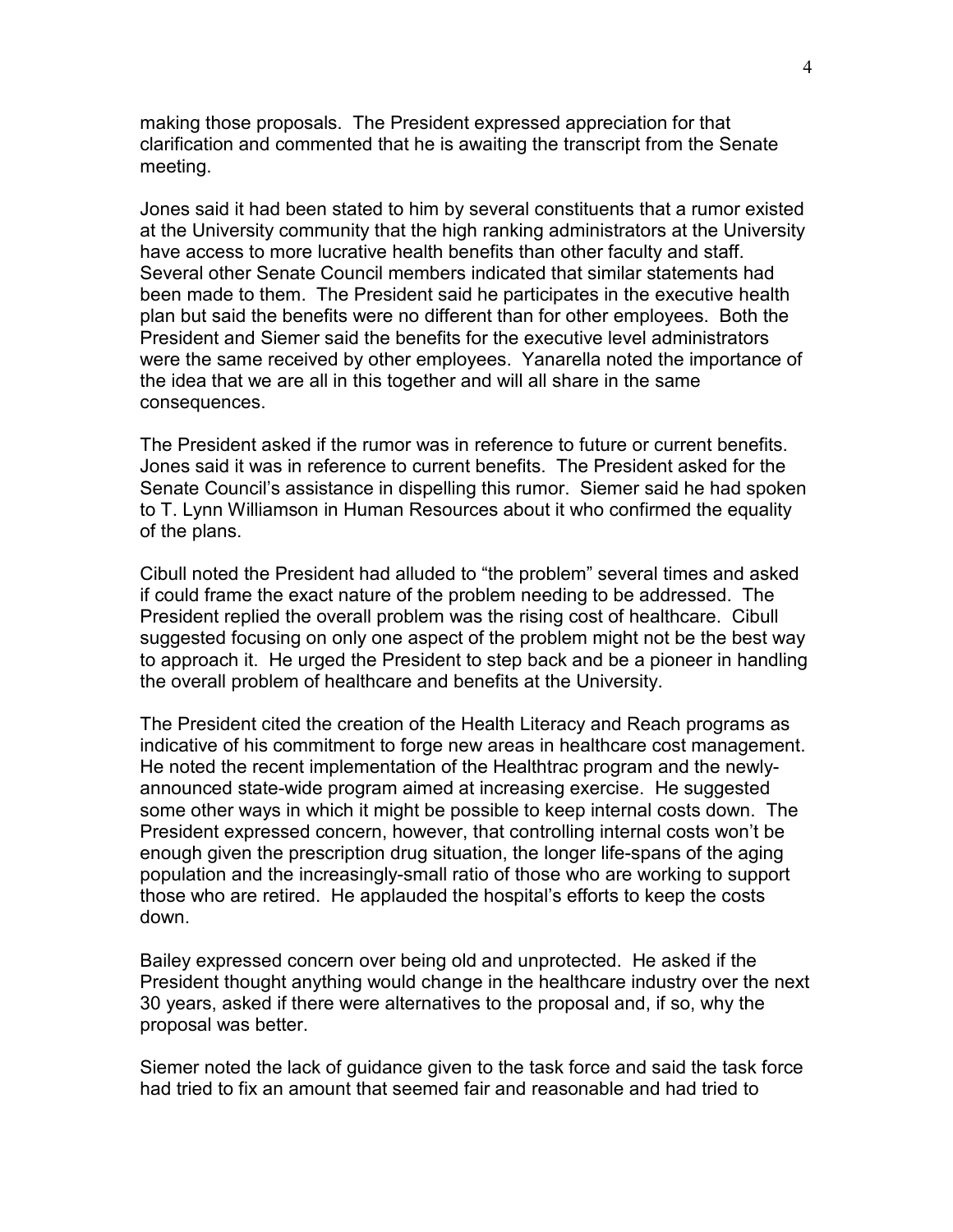estimate the average life span when making that calculation. Siemer suggested the plan would have greatest impact on early retirees who did not choose to defer the plan until they were older. He added the group did not take into consideration national changes which may or may not occur.

Cibull noted the possibility of Medicare capping its benefits as well and said he wasn't sure what would happen if everybody capped their benefits together. He said the other problem was the "one size fits all" approached utilized by the task force since it did not take into consideration the differential impact on the staff. Cibull added this particular criticism had not been answered. He cited Samuel's statement at the University Senate meeting that he had broached concerns to the task force but had been over-ruled in the meeting.

Siemer said Samuel had to be asked twice to head the task force and had composed a defined contribution plan, which Siemer said was open to change. Tagavi asked if the decrease in benefit could be phased in more gradually to avoid the sudden increase in expense to the retiree after the benefits run out. Siemer noted not all members of the University community will find the various scenarios to be appealing.

Cibull said his biggest concern about the upcoming forums is that the conversations that will occur may not be the most effective way to formulate better solutions to the problem. Siemer agreed but thought the forums will be a good place to begin conversations. He added a reconstituted committee might be a good idea after the various discussions have been heard.

The President agreed that a new committee might be a good idea. He expressed appreciation for the "good minds" at the University and was pleased that conversation about the issue had begun.

The Chair reported the concern of some members of the University community that the EBC can't really accomplish the task before it in just one meeting. He said it sounded as if the President was willing to consider other recommendations resulting from the ongoing conversation. The President agreed, saying the EBC meeting will not be a "drop dead date" for anything. He said the EBC meeting is a necessary step in a process. The President said he might send out a communication to try to dispel some of the rumors surrounding this issue.

Bailey asked who will collect the information at the various forums and whether the information obtained will be compiled into a final report. Siemer said a person from Benefits will present the various themes from the meetings to the EBC. Bailey asked if the task force will report to the EBC. Siemer said the task force's report has already been submitted to the EBC, which recommended the involvement of the Senates and the upcoming forums. Tagavi asked if the report was supposed to go to the EBC or to the President. Siemer said it should go to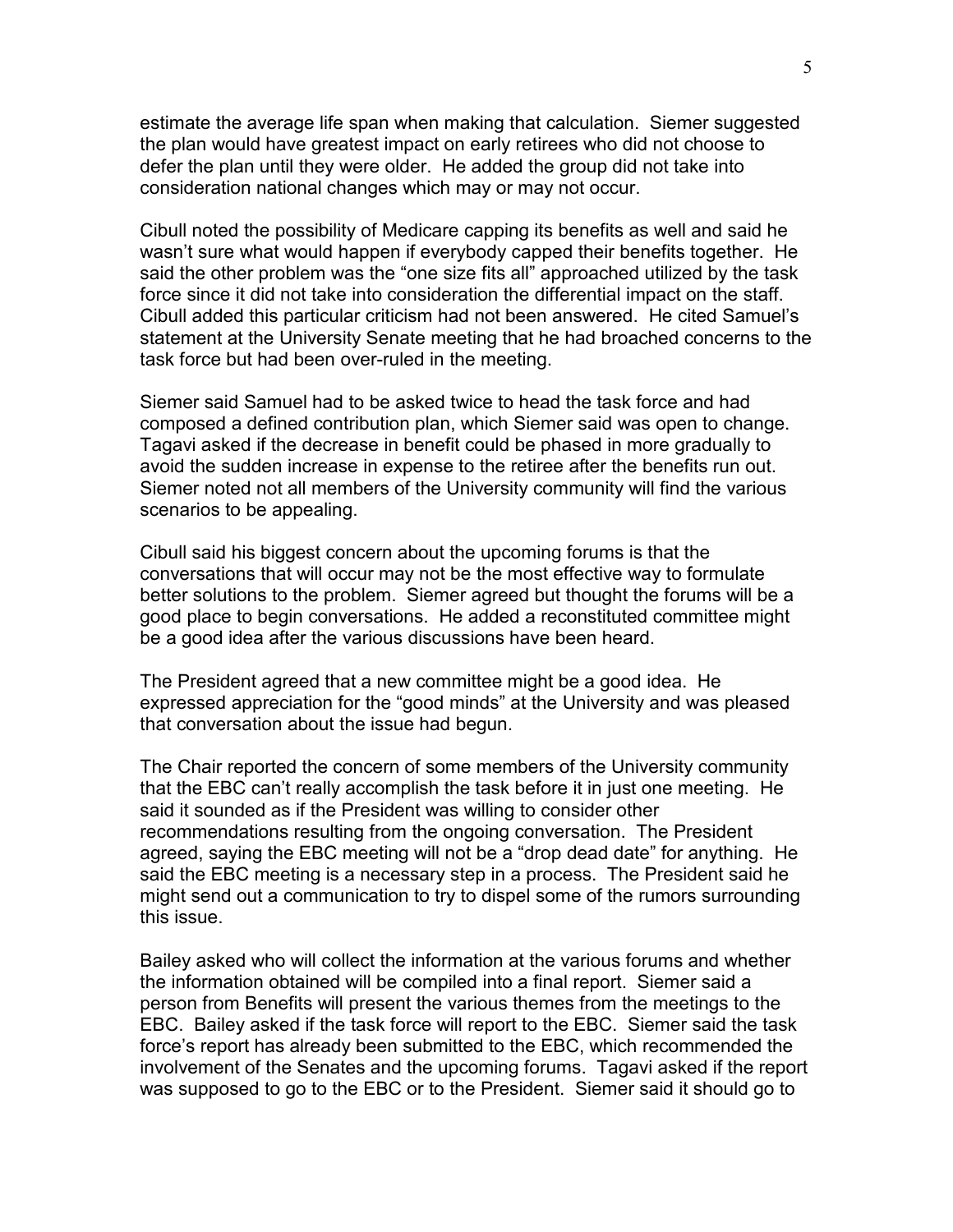the EBC because of the University's governance structure in the AR's. He said the report from the EBC will go to the President with the input from the University community.

Bailey suggested reporting the University Senate's resolution and rationales to the EBC. Siemer noted the Senate's right to make recommendations to the President, but agreed with Bailey that the process point for this issue is the EBC. He expressed his belief that the committee is constituently representative, informed, reasonable and "ready to make the right recommendation, informed by the conversation, whatever the right recommendation might be".

Yanarella expressed his hope the resolution of this issue in its final form will be elastic to accommodate future circumstances so this issue doesn't have to be revisited in the near future. The President appreciated Yanarella's point and noted national policy changes to assist the healthcare cost situation could likely expand the life of the benefit from 15 to 20 years, as an example of the elasticity already built into this proposal. He suggested the 4% interest growth on the retiree's pool of resources is another example of flexibility in the plan. The President said this plan would put some of the responsibility on the user to stay healthy and change behaviors to avoid reaching the cap as long as possible.

Jones asked if this issue will reach the Board of Trustees for approval. The President said he will inform the Board but did not know if they will need to vote on this issue or not.

Jones asked the President about an article in Sunday's Herald-Leader regarding increases in the salaries of the staff in upper administration who report to the President and asked if those salary increases will correspond to a high level of performance expectations. The President expressed his dissatisfaction with the article in question in that it did not address market conditions and their impact on salary offerings. Jones asked if the output expectations for the people in question would be higher in correspondence with their higher level of salary, as compared with the salary of their UK predecessors. The President said he expected a high level of performance. He also noted the paper reported averages using 9 month salaries for faculty and 12 month salaries for administrators. The President provided rational for two of the new positions created since he took office. He also suggested the salaries earned by the EVPHA and some of the athletic staff salaries may be low compared to other institutions. The President cited many of the initiatives he has employed to try to conserve University dollars.

Before leaving, the President said he will help dispel the rumors that a decision will be reached by January  $5<sup>th</sup>$ , that this is a "done deal", and that upper-level administrators have a different benefit structure. Bailey suggested he also ask the community to route communications and concerns about this issue to the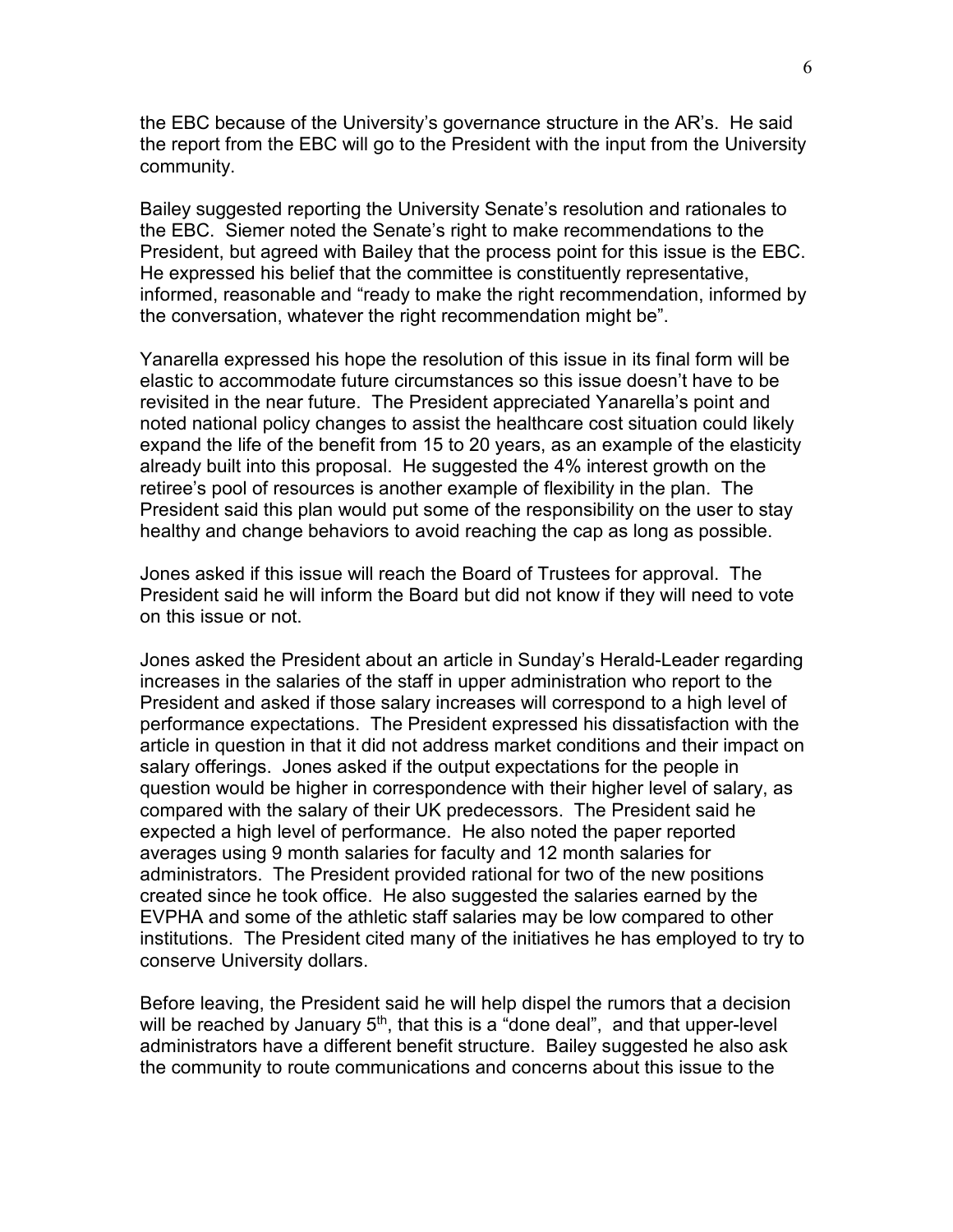EBC rather than the President's Office. The President and Siemer departed at 4:00 pm.

#### 4. Rationales regarding Resolution:

The Chair asked the Senate Council members if they would like to change the rationales based on the President's comments. Cibull said this document should be sent to the EBC. Saunier agreed and thought a further recommendation was going to be drafted as well pertaining to the formation of a blue ribbon task force. Cibull said the EBC will have to make that recommendation and hoped they will understand the issue pertains to health benefits and not retiree benefits.

Bailey said an alternative plan was missing and suggested forming one. Cibull said the concentration for now should be on completing the rationale since the Senate charged the Senate Council to do so. Bailey agreed.

The Chair noted the Senate representative of the EBC Claudia Diebold was aware of the sentiment of the Senate.

The Senate Council members suggested various editorial changes to the rationale, which will be amended. The Chair asked if the Senate should be informed of the Senate Council's meeting with the President. Cibull asked if the Council members wanted to make a recommendation to create a new document to propose a possible alternative to the current task force recommendations. Saunier was in favor of the idea. Cibull suggested not referring to the President when creating the new document, since it was the Senate Council's thought that this issue could be addressed in a better way. He reiterated his suggestion about forming a blue ribbon committee.

Tagavi **moved** that a blue ribbon committee, equally representative and selected by faculty, staff and administration be formed to address the problem of rising health care benefit costs. Kaalund **seconded** the motion.

Debski expressed concern over the lack of connection between the motion and the newly-created rationale document. Bailey suggested the wording "In association with the resolution, we make the recommendation that a blue ribbon committee, etc…" The additional wording was incorporated into the motion.

The Chair reported to the Council members the similarity between the resolution being drafted by the Staff Senate's ad hoc committee and the rationale being presented to the University Senate for vote. He said it was possible the EBC may examine the two resolutions and decide the two Senates should work together.

Tagavi said it would be nice to get the Staff Senate to endorse the Senate Council's proposal regarding formation of a committee. Cibull responded that if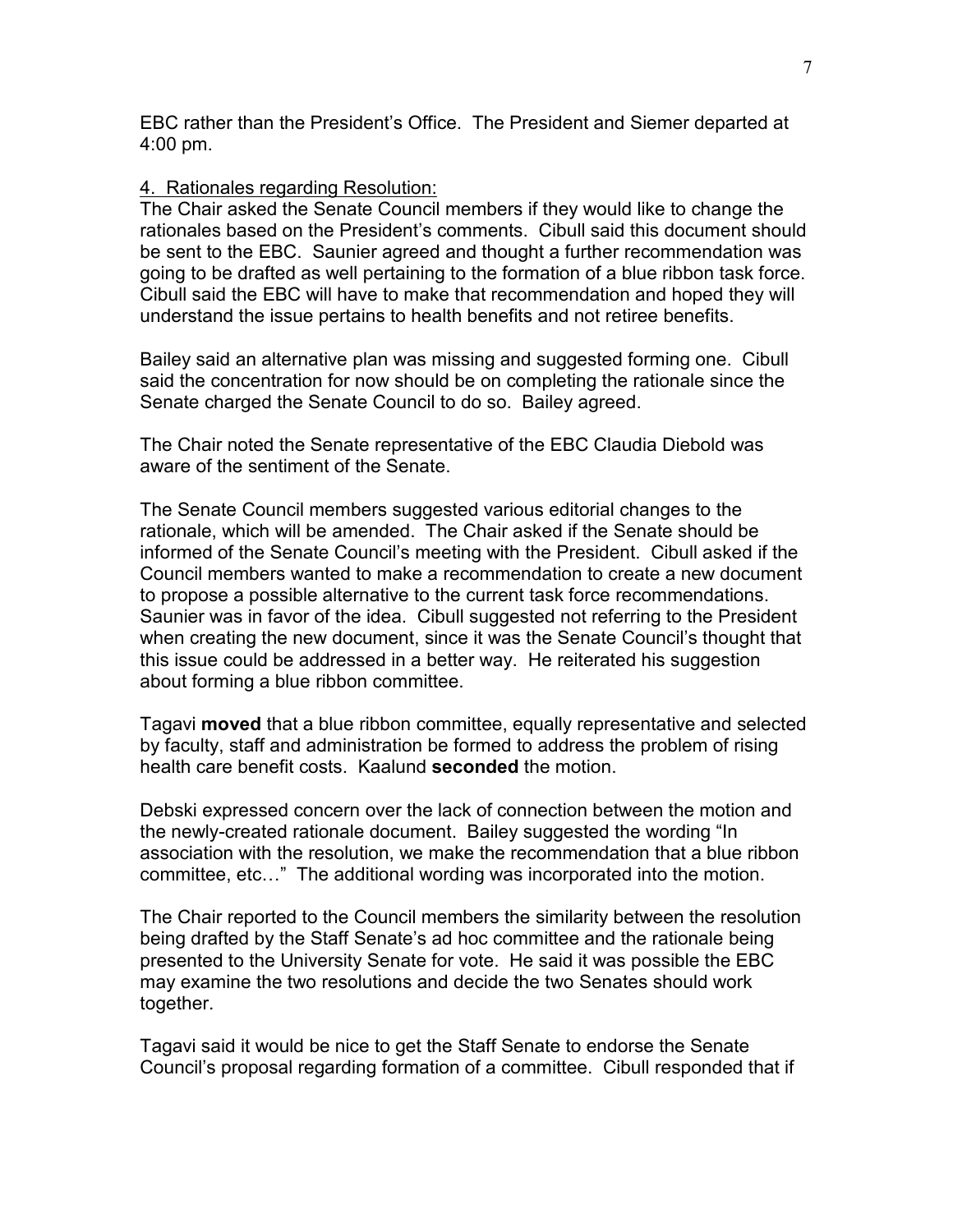the Staff Senate agreed then the resolution could be presented jointly. The Chair will discuss future plans with Staff Senate Chair Brothers.

After further discussion, the motion **passed** without dissent.

### **Other Business:**

The Chair asked if he should tell the Senate about the conversation with the President and of his agreement to address the various rumors surrounding this issue. Bailey suggested avoiding the issue of the rumors and focusing instead on the President's expression of openness, the role of the EBC, the lack of a "drop dead date" and the blue ribbon committee proposal. Debski suggested stressing the notions of "continuing progress, continuing dialogue", and that time still exists in which to change things.

### 5. Code of Ethics/Conduct:

The Chair reminded the Council members of its discussion of this issue in September. He asked if the full Senate should comment on the Code. Saunier asked how widely-distributed the Code was during the September discussion. The Chair replied it had only been sent to the Senate Council, not the full Senate. He said he could post it to the Senate web page for all senators to review.

Tagavi expressed his disapproval of segments of the document. Jones asked what time constraints were pressing. Saunier asked what happened to the recommendations made by the Senate Council in September. Jones asked if the Chief of Staff had informed the Senate Council Chair that the changes from September had been incorporated. The Chair replied in the negative and will discuss the issue with the Chief of Staff. He will inform the Senate Council of his findings.

### Other Issues:

Jones asked the Chair to follow-up on the issue of the new members on the Senate Advisory Committee on Privilege and Tenure. The Chair said he will find out who they are so the information can be posted to the Senate web site.

### 6. Senate Council Officer nominations:

Tagavi **nominated** Yanarella. Cibull **seconded** the nomination. Debski **nominated** Bailey, who **declined**. Cibull **moved** to close nominations. Jones **seconded** the motion. The motion **passed** without dissent. Yanarella will inform the Senate Council members of his willingness to serve by Wednesday, November 26. The election will be held the following Monday at the Senate Council meeting with the nominations and election of Vice-Chair immediately following.

Kaalund expressed his interest in running for Vice-Chair. The Chair read the rules pertaining to the election of Vice-Chair, which specify that the Vice-Chair